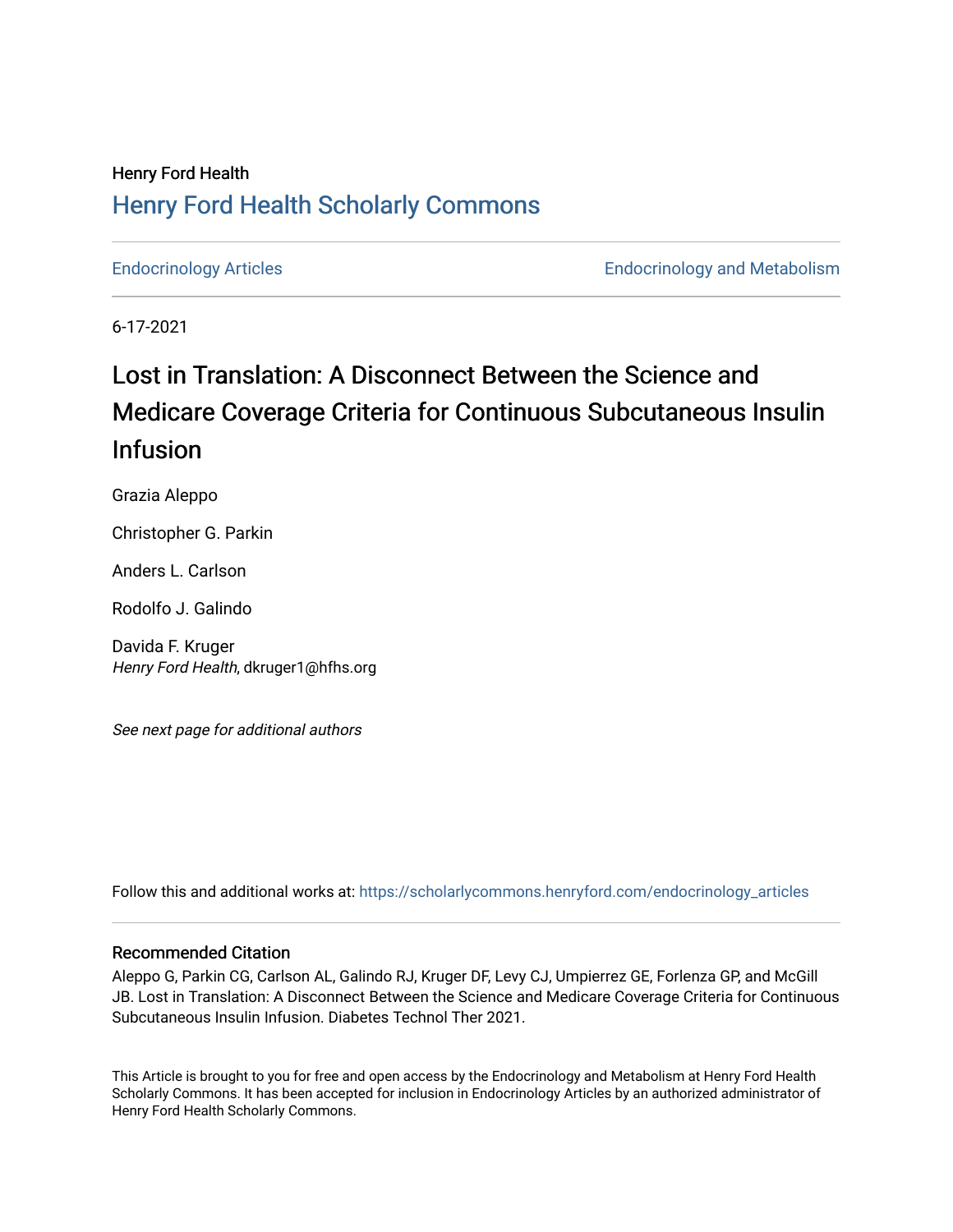## Authors

Grazia Aleppo, Christopher G. Parkin, Anders L. Carlson, Rodolfo J. Galindo, Davida F. Kruger, Carol J. Levy, Guillermo E. Umpierrez, Gregory P. Forlenza, and Janet B. McGill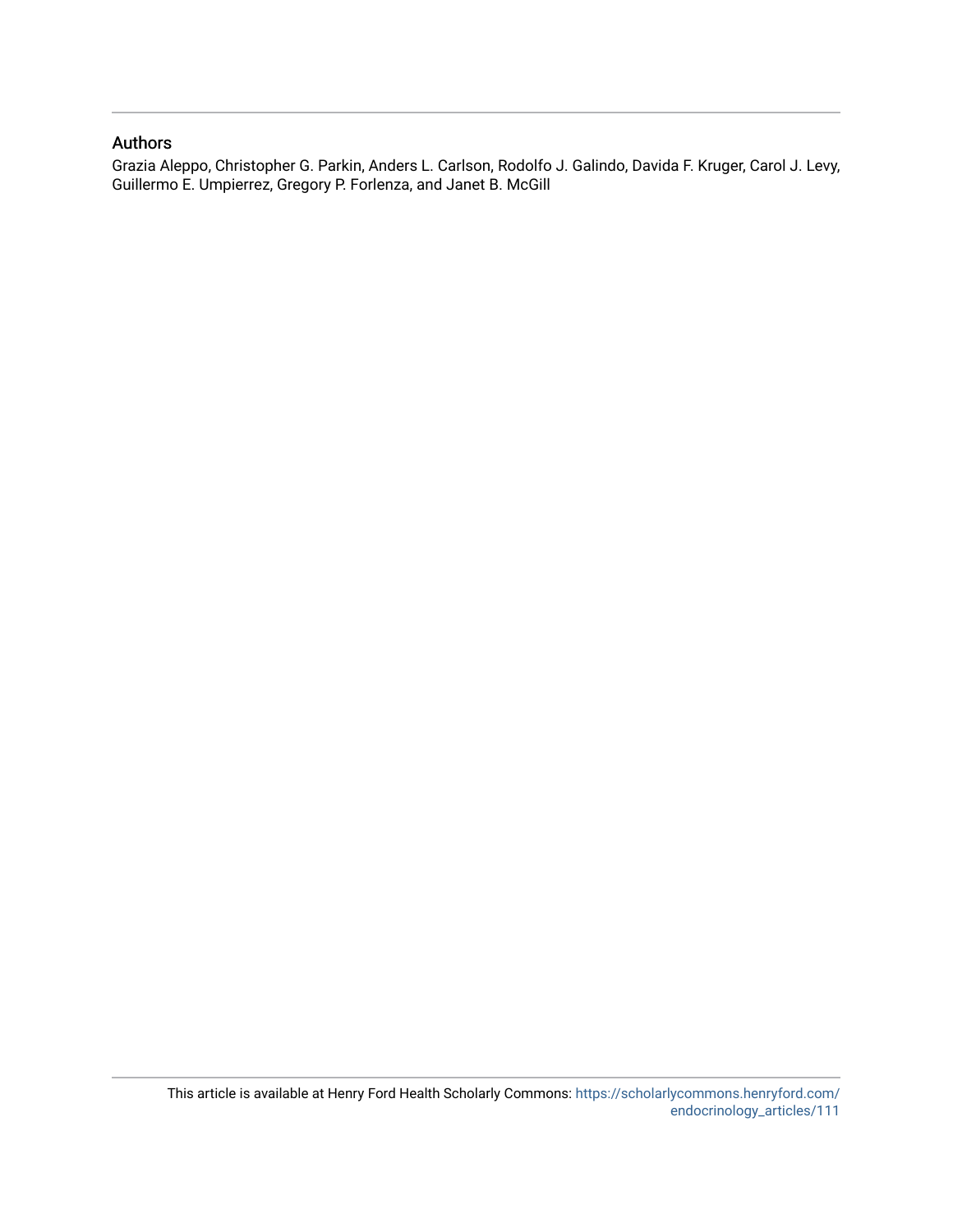**COMMENTARY** 



## Lost in Translation: A Disconnect Between the Science and Medicare Coverage Criteria for Continuous Subcutaneous Insulin Infusion

Grazia Aleppo, MD, FACE, FACP,<sup>1</sup> Christopher G. Parkin, MS,<sup>2,i</sup> Anders L. Carlson, MD,<sup>3-5</sup> Rodolfo J. Galindo, MD, FACE,<sup>6–8,ii</sup> Davida F. Kruger, MSN, APRN-BC, BC-ADM,<sup>9</sup> Carol J. Levy, MD, CDE,<sup>10,11</sup> Guillermo E. Umpierrez, MD, CDE, FACE, MACP,<sup>12,13</sup> Gregory P. Forlenza, MD,<sup>14,iii</sup> and Janet B. McGill, MD, MA, FACE, FACP<sup>15,iv</sup>

### Abstract

Numerous studies have demonstrated the clinical value and safety of insulin pump therapy in type 1 diabetes and type 2 diabetes populations. However, the eligibility criteria for insulin pump coverage required by the Centers for Medicare & Medicaid Services (CMS) discount conclusive evidence that supports insulin pump use in diabetes populations that are currently deemed ineligible. This article discusses the limitations and inconsistencies of the insulin pump eligibility criteria relative to current scientific evidence and proposes workable solutions to address this issue and improve the safety and care of all individuals with diabetes.

Keywords: CSII, AID, HCL, LGS, PLGS, Centers for Medicare & Medicaid Services, Insurance coverage, Type 1 diabetes, Type 2 diabetes.

#### Introduction

As THE PREVALENCE of diabetes continues to increase,<br>managing the costs associated with treating the disease and its complications is problematic for government and commercial payers, worldwide. In the United States, the total estimated cost of diagnosed diabetes exceeded \$327 billion in 2017, $\frac{1}{x}$  with the cost of undiagnosed diabetes estimated at almost \$32 billion.<sup>2</sup> Approximately \$180 billion (55%) of these costs for diagnosed diabetes are related to treating the

<sup>1</sup>Division of Endocrinology, Metabolism and Molecular Medicine, Feinberg School of Medicine, Northwestern University, Chicago, Illinois, USA. <sup>2</sup>

4 Diabetes Education Programs, HealthPartners and Stillwater Medical Group, Minneapolis, Minnesota, USA. 5 University of Minnesota Medical School, Minneapolis, Minnesota, USA.

Clinical Research, CGParkin Communications, Inc., Henderson, Nevada, USA.

<sup>3</sup> International Diabetes Center, Endocrinologist, Regions Hospital & HealthPartners Clinics, Minneapolis, Minnesota, USA.

<sup>6</sup> Emory University School of Medicine, Atlanta, Georgia, USA.

<sup>&</sup>lt;sup>7</sup> Center for Diabetes Metabolism Research Emory University Hospital Midtown, Atlanta, Georgia, USA.

<sup>8</sup> Hospital Diabetes Taskforce, Emory Healthcare System, Atlanta, Georgia, USA.

<sup>&</sup>lt;sup>9</sup>Division of Endocrinology, Diabetes, Bone & Mineral, Henry Ford Health System, Detroit, Michigan, USA.

<sup>&</sup>lt;sup>10</sup>Division of Endocrinology, Diabetes, and Metabolism, Icahn School of Medicine at Mount Sinai, New York City, New York, USA.<br><sup>11</sup>Mount Sinai Diabetes Center and T1D Clinical Research, Icahn School of Medicine at Mount S Colorado, USA. 15Division of Endocrinology, Metabolism and Lipid Research, Washington University in St. Louis, School of Medicine, St. Louis,

Missouri, USA.

<sup>&</sup>lt;sup>i</sup>ORCID ID (<https://orcid.org/0000-0001-6838-5355>).

iiORCID ID (<https://orcid.org/0000-0002-9295-3225>).

iiiORCID ID [\(https://orcid.org/0000-0003-3607-9788\)](https://orcid.org/0000-0003-3607-9788). ivORCID ID (<https://orcid.org/0000-0002-6228-6521>).

ª Grazia Aleppo, et al., 2021; Published by Mary Ann Liebert, Inc. This Open Access article is distributed under the terms of the Creative Commons License [\(http://creativecommons.org/licenses/by/4.0\)](http://creativecommons.org/licenses/by/4.0), which permits unrestricted use, distribution, and reproduction in any medium, provided the original work is properly credited.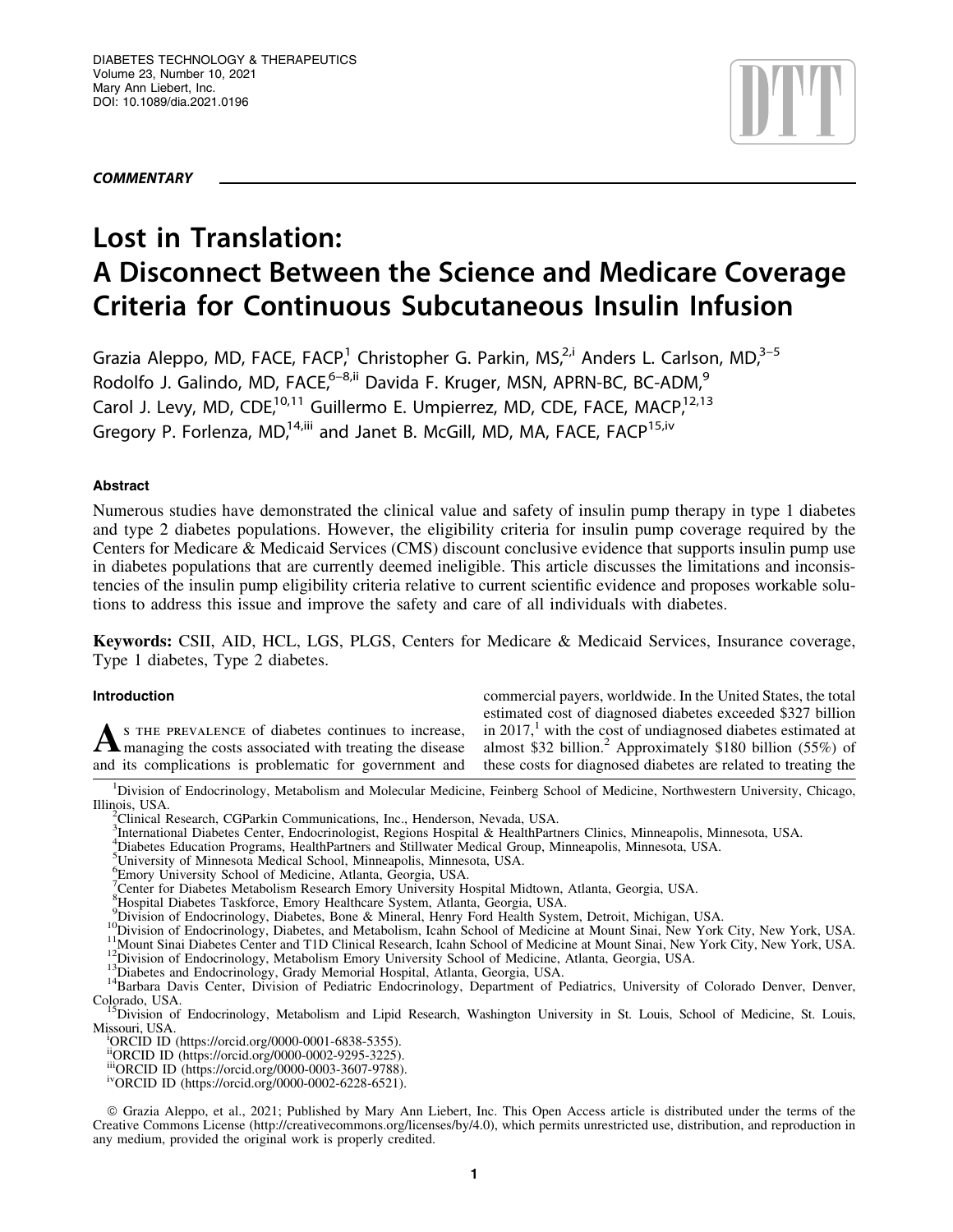complications of diabetes that arise from suboptimal glycemic control. These costs include inpatient hospitalizations (\$69.6 billion), emergency department/ambulance services (\$8.3 billion), hospital outpatient care (\$12.0), and lost productivity  $(\$90.0$  billion),<sup>1</sup> whereas the cost of medical equipment, including glucose monitoring devices and insulin pumps, comprise only \$1.3 billion (0.4%).

The increasing prevalence of diabetes is worrisome in the Medicare population. Approximately 26.8% of U.S. adults at age  $\geq 65$  years have diabetes.<sup>3</sup> Within the Medicare population, the prevalence of diabetes was 31.6% according to the latest estimates  $(2015)^{4}$  Within this population, the average per capita cost of diabetes is two times greater than individuals at age  $\leq 65$  years, \$13,239 versus \$6675, respectively.<sup>1</sup>

Treatment of older insulin-treated diabetes patients is particularly challenging because of their comorbidities, including cardiovascular and kidney disease, cognitive decline, and orthopedic problems causing impaired mobility. Older patients with diabetes of long duration are more likely to need insulin therapy and are at increased risk for hyperglycemia, severe hypoglycemia, and glucose variability and have a higher prevalence of impaired hypoglycemia awareness.<sup>5–10</sup> The increased risk of severe hypoglycemia among patients  $\geq 65$  years occurs with both intensive insulin regimens and with less intensive insulin regimens or oral antidiabetic medications. $11-13$ 

As reported by Lipska et al. in a retrospective analysis of Medicare beneficiaries, data from 1999 to 2011 showed an 11.7% increase in inpatient admission rates for severe hypoglycemia (from 94 to 105 admissions per 100,000 person-years).<sup>14</sup> In 2011 the average cost per hypoglycemia hospitalization was  $$10,139$ ,<sup>15</sup> which equates to \$13,265 when inflated to US\$ 2021.<sup>16</sup>

The logical approach to improving outcomes and reducing these costs would be to encourage greater use of tools that have been proven effective in addressing dysglycemia, including elevated HbA1c levels and excessive glycemic variability leading to hypoglycemia. All are significant risk factors for developing acute<sup>17–19</sup> and chronic<sup>19–23</sup> complications of diabetes. Among these tools is insulin pump therapy.

Numerous studies have demonstrated the efficacy of insulin pump use, with and without continuous glucose monitoring (CGM) in individuals with type 1 diabetes  $(T1D)^{24-32}$ However, a growing body of evidence shows similar benefits in individuals with type 2 diabetes (T2D) who are treated with multiple daily insulin injections  $(MDI)$ .  $33-44$ 

Although the majority of T2D studies have shown only short-term benefits of insulin pump therapy, a 5-year followup study of insulin pump use in T2D adults showed persistent glycemic benefits in this population. $33$  Another example is the prospective, crossover trial by Chlup et al., which showed that T2D adults previously treated with MDI therapy who initiated insulin pump therapy experienced significant HbA1c reductions (-0.9%), whereas those who remained on MDI therapy showed no improvement at 6 months.<sup>43</sup> At 12 months, earlier MDI users who crossed over to insulin pump showed significant HbA1c reductions  $(-0.5\%)$ , whereas those who continued insulin pump therapy achieved an additional HbA1c reduction  $(-0.7\%)$ .

The safety and efficacy of insulin pump therapy in patients with T2D were also demonstrated in the Opt2mise program, in which participants who failed to achieve adequate glycemic control on MDI therapy achieved significant, sustained improvements in glycemic outcomes when switched to insulin pump therapy.<sup>35</sup> In the recent VIVID study that assessed glycemic variability and time in optimal glucose range in a subset of T2D adults who required high doses of insulin, Blevins et al. reported that participants using continuous subcutaneous insulin infusion (CSII) experienced significant reductions in glycemic variability compared with those treated with MDI.<sup>45</sup>

The efficacy of insulin pump therapy in reducing hypoglycemia risk in older patients was demonstrated in a study by Yeoh et al. that assessed changes in HbA1c and hypoglycemia in 34 patients,  $>65$  years of age.<sup>46</sup> Significant reductions in HbA1c were observed at 1 year and sustained for up to 9 years. Of importance, in the 28 patients with documented status of hypoglycemia awareness, the proportion of patients reporting impaired awareness decreased from 50% to 40.6% during the first year of insulin pump use. Among the 22 patients who initiated insulin pump therapy because of disabling hypoglycemia, the proportion of patients reporting  $\geq 1$  episode at baseline decreased from 58.3% to 16.7%.

We also have a new generation of insulin-delivery technologies that can detect and or predict dangerous glycemic events and then automatically suspend or increase insulin infusion. These new devices both improve overall glycemic control and reduce hypoglycemia, which numerous studies have shown to be common occurrences and a significant risk factor for hospitalizations and mortality among older adults with diabetes.<sup>5–10</sup> Moreover, these systems have been shown to increase the time spent in each user's target glucose range, reducing time spent in hyperglycemic and in hypoglycemic ranges, which are risks not detected through HbA1c testing. Frequent and/or excessive glycemic variability<sup>47</sup> poses significant risks for acute and chronic diabetes complications.<sup>4</sup>

As demonstrated in the 2018 Tandem Basal-IQ study involving 103 T1D participants (age 6–72 years), use of the Tandem Diabetes Care Basal-IQ predictive low-glucose suspend (PLGS) system (Tandem Diabetes Care, Inc., San Diego, CA) integrated with a Dexcom G5 sensor (Dexcom, Inc., San Diego, CA) and a PLGS algorithm resulted in significantly reduced hypoglycemia without rebound hyperglycemia, demonstrating that the system can improve glycemic control in youth and adults.<sup>49</sup> More recently, real-world data from 9451 Tandem Control-IQ users showed increased time in glucose range with reduced time above range over 12 months.<sup>50</sup> Most of these individuals were using the Basal-IQ system before the Control-IQ.

The MiniMed 780G US Pivotal Trial was a single-arm study that compared the sensor-augmented Medtronic MiniMed 780G Advanced Hybrid Closed Loop (AHCL) (Medtronic, Inc., Northridge, CA) with sensor-augmented pump therapy or MiniMed 670G in a cohort of 157 T1D adolescents and adults.<sup>51</sup> At 3 months, use of the AHCL was associated with reduced hypoglycemia and improved HbA1c. Similar glycemic benefits were reported with use of the OmniPod 5 (Insulet Corp., San Diego,  $CA$ )<sup>52</sup> and the Loop open source hybrid closed loop system (LoopDocs).<sup>53</sup> Note that insulin-requiring patients with T2D on MDI therapy currently qualify for the use of CGM, but most Medicare beneficiaries do not qualify for insulin pump use.

It is, therefore, unfortunate that many Medicare beneficiaries with insulin-treated diabetes who would benefit from insulin pump use are denied access to this technology because of onerous, medically unfounded eligibility criteria.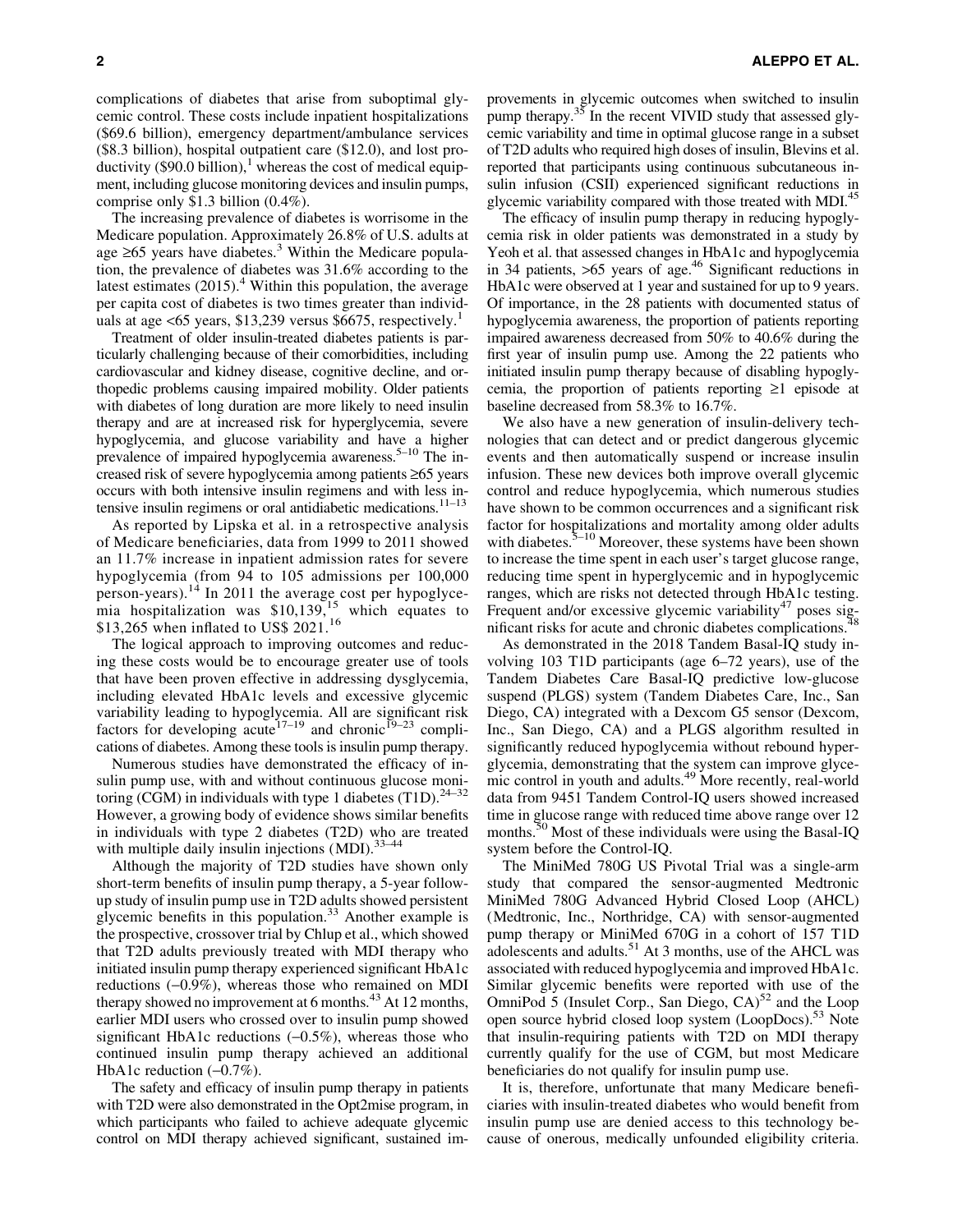#### CMS COVERAGE FOR CSII 3

This article discusses the limitations and inconsistencies of the Medicare coverage requirements relative to current scientific evidence and proposes workable solutions to address this issue and improve the safety and care of all individuals with diabetes.

#### Current Eligibility Criteria Are Based on Outdated or No Scientific Evidence

When making its determination for coverage of insulin pump therapy for Medicare beneficiaries<sup>54</sup> (Table 1), the Centers for Medicare & Medicaid Services (CMS) performed a rigorous review of the literature. As detailed in their document, Decision Memo for Insulin Pump: C-Peptide Levels as a Criterion for Use  $(CAG-00092R)$ <sup>55</sup>, the agency considered the available relevant studies and professional society consensus statements to determine whether the evidence was of sufficient quality to support insulin pump coverage. However, because the determination was made in 2004, the most recent and relevant studies were, by default, excluded from their assessment. $24-43,56-58$ 

As a result, the clinical efficacy of today's advanced insulin-delivery technologies integrated with continuous glucose sensor technology were not considered. Moreover, these outdated criteria do not reflect important current evidence that is unsupportive or clearly refutes many of the original criteria, such as documentation of insulinopenia, frequent blood glucose monitoring (BGM), and quarterly inperson health care provider evaluation. These onerous and unnecessary requirements severely impede beneficiary access to the proven benefits of insulin pump therapy. The following is a point-by-point assessment of the validity of the current eligibility criteria.

#### Proof of insulinopenia is irrelevant to success with insulin pump therapy

According to the Medicare Decision Memo for Insulin Pump use:<sup>55</sup>

*CMS has determined that the evidence is adequate to conclude that continuous subcutaneous insulin infusion (CSII) is reasonable and necessary for treatment of diabetic patients:*

*(1) who either meet the updated fasting C-peptide testing requirement or are beta cell autoantibody positive; and (2) who satisfy the remaining criteria for insulin pump therapy detailed in the Medicare National Coverage Determinations Manual.*

This requirement was drafted almost two decades ago and our understanding of the relevance of C-peptide assessment has evolved to the point where this requirement is no longer consistent with the science. Moreover, these tests are costly, add no value to clinical decision-making, and impose additional burdens on patients and their health care providers.

Limitations of C-peptide and islet antibody assessments. Although a fasting C-peptide test is a useful indicator of beta cell function and has been shown to correlate with diabetes type, duration of T2D, and age of diagnosis,<sup>59</sup> the accuracy of this measurement can be impacted by a number of factors. The presence of a large numbers of anti-insulin antibodies that bind both proinsulin and C-peptide can yield a falsely high C-peptide reading.<sup>59</sup> Moreover, studies published after the Medicare requirement have shown the persistence of C-peptide levels in individuals with  $T1D$ .<sup>60–63</sup>

The limitations of C-peptide testing in T2D are even more profound. As demonstrated in a recent study by Khan et al. a higher C-peptide level is a strong marker for insulin resistance<sup>64</sup> and is consistently associated with cardiovascular and all-cause mortality in people without diabetes. $65-67$ Therefore, one would expect to see higher C-peptide levels in individuals with T2D, given the high prevalence of insulin resistance and obesity in these individuals.<sup>68</sup> Conversely, as recently reported by Christensen et al., low C-peptide levels are associated with increased glycemic variability and hypoglycemia risk.<sup>69</sup>

To our knowledge, no study has shown a correlation of islet autoantibody levels and glycemic control. In fact, a recent study by Gumus et al. showed that islet antibody status was not associated with differences in insulin, C-peptide levels, or HbA1c levels.<sup>70</sup> Moreover, use of islet antibody testing limits insulin pump use to patients with autoimmune diabetes, which excludes most insulin-requiring patients with T2D, and certainly excludes those with insulin deficiency from other conditions such as pancreatic disease or resection

TABLE 1. CURRENT MEDICARE ELIGIBILITY CRITERIA FOR INSULIN PUMP COVERAGE<sup>54</sup>

Insulin pumps are covered as medically reasonable and necessary in the home setting for individuals with diabetes who (1) either meet the specified fasting C-peptide testing requirement, or, are beta cell autoantibody positive; and, (2) satisfy the remaining criteria for insulin pump therapy as described hereunder:<sup>54</sup>

- Has completed a comprehensive diabetes education program
- Documentation of treatment with multiple daily injections of insulin ( $\geq$ 3 injections daily) for at least 6 months before initiation of the insulin pump

• Documentation of blood glucose monitoring frequency ( $\geq 4$  tests daily) during the 2 months before initiation of the insulin pump. This also applies to beneficiaries who have been on insulin pump therapy before Medicare enrollment

- Meets one or more of the following requirements:
	- $\circ$  >7.0% HbA1c
	- $\circ$  Documented history of recurring hypoglycemia
	- $\circ$  Documentation of wide fluctuations in blood glucose before mealtime
	- $\circ$  Documentation of dawn phenomenon with fasting blood glucose frequently >200 mg/dL
	- $\circ$  Documentation of history of severe glycemic excursions
- Continued coverage requirements:
	- $\circ$  The beneficiary is seen and evaluated by the treating physician at least every 3 months
	- $\circ$  The pump must be ordered by and follow-up care of the patient must be managed by a physician who manages multiple patients using insulin pumps and who works closely with a team including nurses, diabetes educators, and dietitians who are knowledgeable in the use of insulin pumps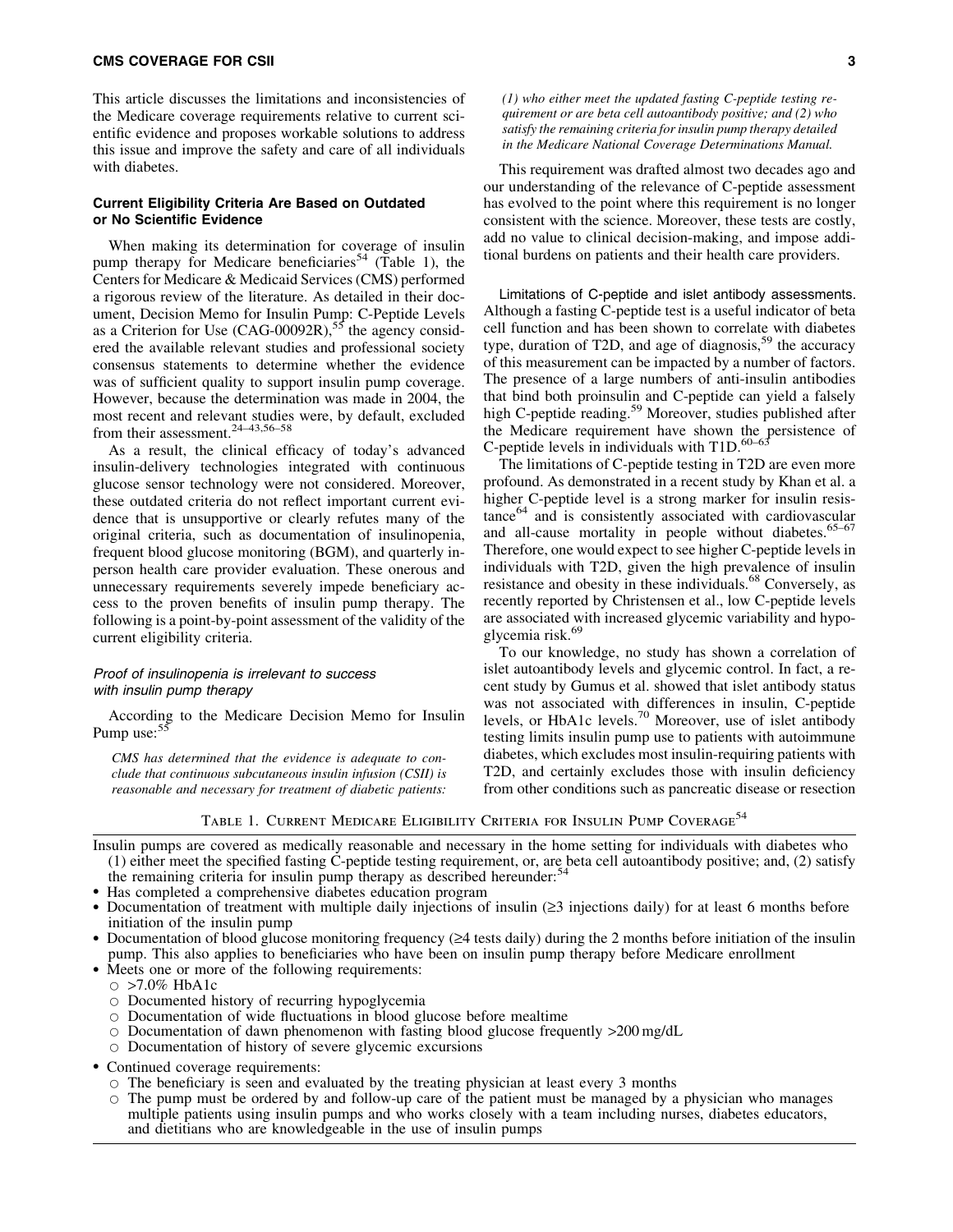and insulin-requiring patients with other types of diabetes, including gestational diabetes or T2D in pregnancy, where tight glucose control is mandatory.

No relationship between C-peptide/islet antibody measures and outcomes with insulin pump therapy. Although testing for C-peptide and islet or beta cell antibody levels may be valuable for diagnostic purposes, these measurements are irrelevant to whether an individual would benefit from insulin pump therapy. Current clinical practice guidelines recommend insulin use based on glycemic status and not on insulinproducing capacity or antibody status.<sup>71</sup> Therefore, it does a disservice to require patients to wait until they reach insulinopenia before offering therapy that could improve glycemia and reduce complications. As demonstrated in numerous studies, the glycemic benefits of insulin pump therapy are not dependent on detection of C-peptide concentrations or detection of autoantibodies. $34-36,56,72-74$ 

In a retrospective study that assessed a propensity scorematched cohort of insulin pump and MDI users, Gill et al. investigated the differences in health care resource utilization and costs between individuals with T1D and T2D treated with insulin pump or MDI therapy who met or did not meet the Medicare C-peptide/beta cell antibody eligibility criteria.<sup>3</sup> For these comparisons, investigators structured the study as three analyses. Results from the first analysis showed significantly slower growth in hospital admissions and average annual medical costs among insulin pump users who did not meet the C-peptide/beta cell antibody test criteria compared with those who did, although changes in total medical costs were similar. Although results from the second analysis showed slower growth in inpatient costs at 1 year, similar changes in total medical costs were observed.

In both analyses, insulin pump adopters who did not meet Medicare test criteria showed numerically slower growth in inpatient, outpatient, emergency department costs, and hospital admissions compared with analogous MDI groups. In the third analysis, slower growth in hospital admissions was observed in the insulin pump group compared with MDI therapy, and per-patient annual savings ranged from \$201 for emergency department costs to \$5133 for total medical costs.

In the OpT2mise trial, a randomized, controlled, multicenter study of 331 T2D adults with suboptimal glycemic control (>9.0% HbA1c), participants were randomized to insulin pump or MDI therapy and were followed for 6 months.<sup>35,72</sup> Among the study participants, 18% were positive for antiglutamic acid decarboxylase antibody (anti-GAD Ab) levels and 24% had undetectable C-peptide levels. Of importance, baseline HbA1c values were not correlated with either anti-GAD Ab or C-peptide concentrations. At 6 months, the mean HbA1c in the insulin pump group had decreased 1.1% versus 0.4% in the MDI group, with a between-group difference of  $-0.7\%$  ( $P < 0.0001$ ).

However, there was no association between HbA1c reductions and C-peptide concentration in both the insulin pump and MDI groups. Regardless of the insulin delivery method used, the mean HbA1c value decreased equally in each anti-GAD Ab category and in each C-peptide quartile. However, the magnitude of HbA1c reduction was always greater in individuals using an insulin pump compared with MDI therapy.

Vigersky et al. showed similar improvements in HbA1c, total daily insulin dose, and treatment satisfaction among T2D patients  $\geq 65$  years using insulin pump therapy compared with MDI irrespective of baseline C-peptide level.<sup>73</sup>

In a study of 331 T2D adults who were randomized to insulin pump or MDI therapy, participants were categorized into two groups according to baseline C-peptide level: Group A ( $\leq$ 183 pmol/L) and Group B ( $>$ 183 pmol/L). At 6 months, the MDI group crossed over to insulin pump therapy. Between- and within-group comparisons were assessed at 6 and 12 months in the entire cohort and separately for those patients  $\geq 65$  years of age. Significant HbA1c reductions were observed at both 6 and 12 months among insulin pump users in both C-peptide groups along with reductions in total daily insulin dosages and improvements in treatment satisfaction. Similar findings were reported in the subgroup of older participants.

The evidence clearly does not support the continued use by Medicare of either the C-peptide or beta cell antibody assessment. Their use precludes many beneficiaries from adopting this important technology. Worse, many individuals who have been users of insulin pump therapy for years are denied coverage for this therapy when failing to meet the C-peptide or beta cell antibody standards when aging into Medicare, significantly disrupting their ability to successfully manage diabetes.

#### No evidence to support requirement for history of MDI therapy

Given that the majority of individuals with T1D are currently treated with either MDI or insulin pump therapy, this requirement specifically targets those with T2D. In our review of the T2D studies that showed glycemic benefits with insulin pump use, we found two early studies that demonstrated improved outcomes in individuals with T2D who were treated insulin pump therapy after earlier treatment with less-intensive insulin therapy or oral medications.<sup>36,38</sup> Although recent studies, such as the OpT2mise trial,<sup>34,35</sup> listed prior MDI therapy in their inclusion criteria, this requirement was for study purposes only.

Although we agree that everyone who initiates insulin pump therapy should be well-trained in intensive insulin therapy, requiring use of MDI for 6 months (an arbitrary timeframe, at best) negatively impacts beneficiaries who develop the requisite skills in a shorter period of time. Again, there is no scientific basis for the current requirement.

#### No evidence to support requirement for frequent BGM

Unlike recent CGM studies that definitively showed no association between earlier BGM frequency and glycemic outcomes, $75-80$  we were only able to identify one insulin pump study without CGM use that even reported BGM frequency (mean  $2.5$  times/day) as a baseline characteristic.<sup>34</sup> We then reviewed the clinical trials listed as references in the Decision Memo for Insulin Pump: C-Peptide Levels as a Criterion for Use (CAG-00092R).<sup>55</sup> None of the studies cited in the Memo listed frequency of BGM in their inclusion criteria. $81-84$ 

Even earlier studies, including the Diabetes Control and Complications  $Trial<sup>85</sup>$  and Lecavalier et al., $86$  indicated that frequent BGM was not a requirement for inclusion. Therefore, it must be assumed that the current requirement for  $\geq 4$ times daily blood glucose testing is not supported in the literature and it is unclear why CMS chose to include unsupported criteria in its coverage policy.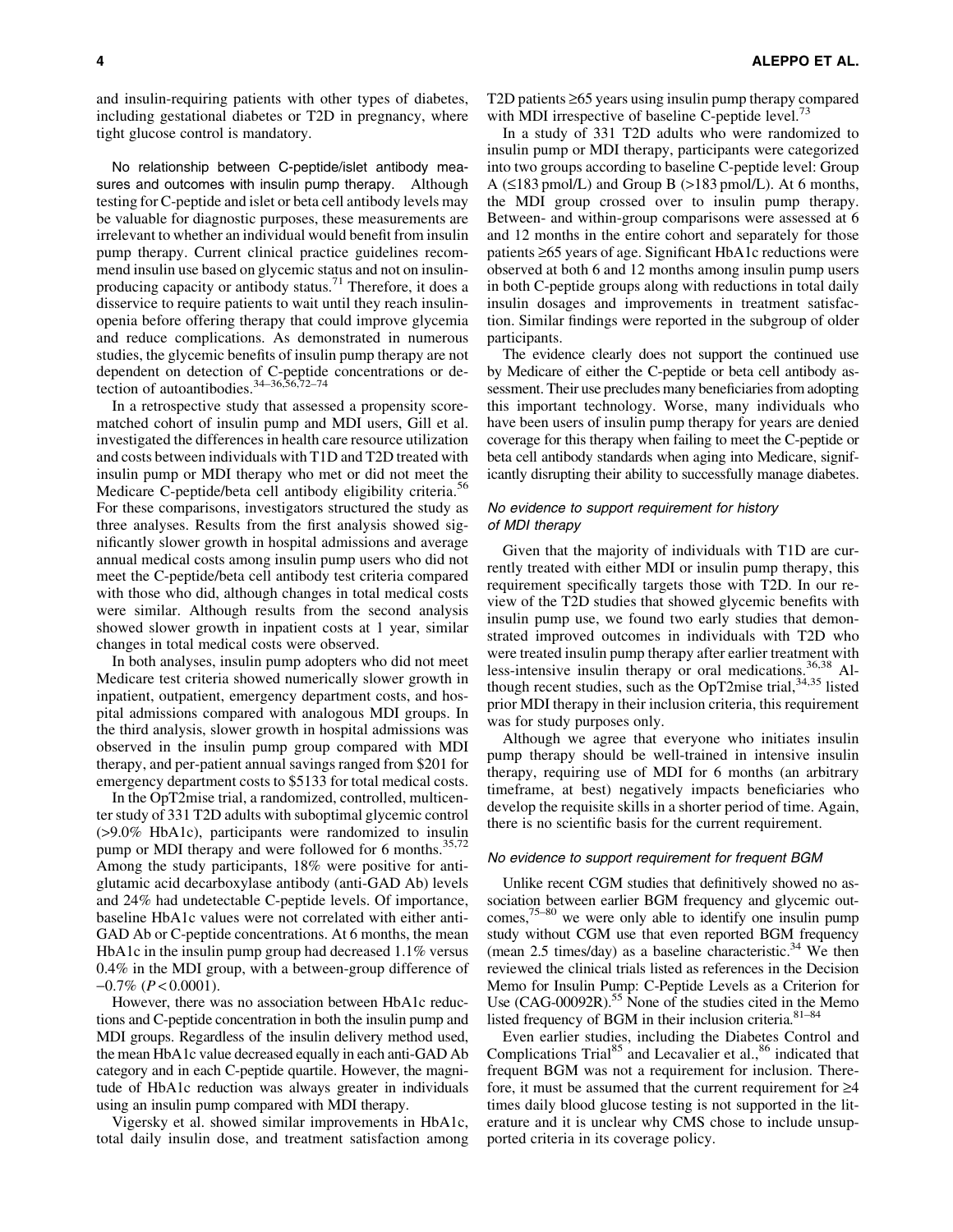The requirement also fails to consider the potential disruption of therapy for individuals who are newly enrolled in Medicare. According to the criteria, well-controlled individuals who are currently using an insulin pump but transition to Medicare find that only three strips per day are covered, regardless of therapy. Those who do not fulfill the testing requirement before enrollment will lose use of their pump until they satisfy the requirement. This disruption in care will likely result in deterioration of glycemic control. As reported in a study that assessed the impact of the CMS Competitive Bidding program, the subsequent disruption of beneficiary access to their BGM supplies resulted in a significant proportion of beneficiaries who reduced or discontinued BGM use, leading to increased mortality, hospitalizations, and associated costs.<sup>87</sup>

In addition, Medicare's standard coverage for test strips provides coverage of only three test strips per day even for patients needing intensified insulin therapy. To obtain Medicare coverage for four or more test strips per day, beneficiaries, health care providers, and suppliers must provide extensive documentation that demonstrates the medical necessity for additional strips. The documentation requirements are sufficiently complex that they discourage many suppliers from providing more than three test strips per day. Thus, to obtain four or more test strips per day, beneficiaries either pay out-of-pocket for the additional test strips or convince their health care provider to take additional time to document the medical necessity for more frequent testing and negotiate with suppliers to obtain the additional coverage.

#### Requiring poor glycemic control punishes motivated beneficiaries

Limiting insulin pump coverage only to beneficiaries with HbA1c >7%, or some other significant dysglycemia event, not only marginalizes those who have been successful in following their self-management regimen but completely ignores current clinical guidelines for individualizing glycemic targets based on each patient's age and health status. In addition, because Medicare requires that beneficiaries have documented problematic glycemia (e.g., recurring hypoglycemia and excessive glycemic variability), beneficiaries who have achieved optimal glycemic control with insulin pump therapy before enrolling in Medicare are denied use of the tool that has enabled them to succeed with their self-management.

Use of CGM, with or without an insulin pump, has abrogated much of the problematic hyper- and hypoglycemia in both MDI and insulin pump users, and this is further improved by the use of insulin pumps with automated insulin delivery. The risks of these life-threatening events return immediately after loss of either of these updated devices. The use of antiquated requirements for life-saving therapies puts patients and health care providers in a bind when patients transition to Medicare from private insurance.

#### Quarterly in-person clinical visits are medically unnecessary

The current requirement for quarterly in-person clinic visits is not based on evidence and directly contravenes the current clinical emphasis on individualizing care.<sup>88,89</sup> Moreover, this requirement has a direct impact on beneficiary health behaviors and clinical outcomes. Results from an assessment of the T1D Exchange registry showed no change in HbA1c levels across different frequency of visits in a population of  $>600$  patients  $\geq 65$  years of age.<sup>90</sup> The requirement also imposes significant and unnecessary burden on Medicare beneficiaries and caregivers related to the visits themselves and to travel and time away from work. In addition, because Medicare will only cover an HbA1c test every 95 days, the discrepancy in visits and laboratory testing adds additional work for patients and health care providers. These inconsistencies in Medicare requirements (testing  $4 \times per$ day but only covering three strips per day; visit requirements every 90 days but HbA1c testing every 95 days) causes both patients and health care providers nonproductive time and effort.

In addition, this requirement ignores the utility of telemedicine visits. As reported in a recent systematic review of 19 randomized controlled trials, use of telemedicine was more effective in improving glycemic control and other diabetes-related outcomes than usual care.<sup>9</sup>

The utility of telemedicine visits has also been clearly demonstrated in addressing the challenges created by the COVID-19 pandemic. $92$ 

#### Documentation requirements are burdensome

Changes in documentation requirements are also needed. For example, access to insulin pump therapy is further hindered by the onerous documentation that health care providers are required to submit to obtain coverage for their patients. In a 2017 survey conducted by the American Medical Association (AMA), 92% of the 1000 clinicians surveyed reported that the documentation required to obtain authorization for medications and medical devices both delays patient treatment and negatively affects clinical outcomes.<sup>5</sup>

The current documentation requirements also have direct impact on health behaviors, treatment satisfaction, and medication adherence. As reported by Argento et al. in a 2019 survey of 241 Medicare patients with T1D, 56% reported difficulties in getting their supplies.<sup>94</sup> The most common complaints reported by respondents were delays in releasing supplies (30%), difficulty in getting paperwork completed by clinicians (24%), and problems scheduling quarterly visits (18%). As a result, 39% of respondents reported changing their pump-related behaviors such as delays in changing infusion sets (66%) and reusing supplies (34%).

These respondents reported significant adverse outcomes, including more erratic glucose levels (48%), more frequent hyperglycemia (17%), increased anxiety or frustration (44%), pain or irritation at infusion set insertion sites (34%), more scarring of sites (28%), and requiring emergency supply shipments (19%) or getting emergency supplies from a local source (15%). When asked to rate their overall experience with Medicare, 28% rated Medicare coverage to be somewhat worse and 31% much worse than earlier insurance. Additional research is needed to fully elucidate the extent to which these issues are impacting patient health and clinician efficiency.

#### Medication Adherence Impacts Clinical Outcomes and Health Care Costs

Suboptimal adherence to diabetes medication regimens remains a significant health concern for providers and payers. As demonstrated in recent studies, medication nonadherence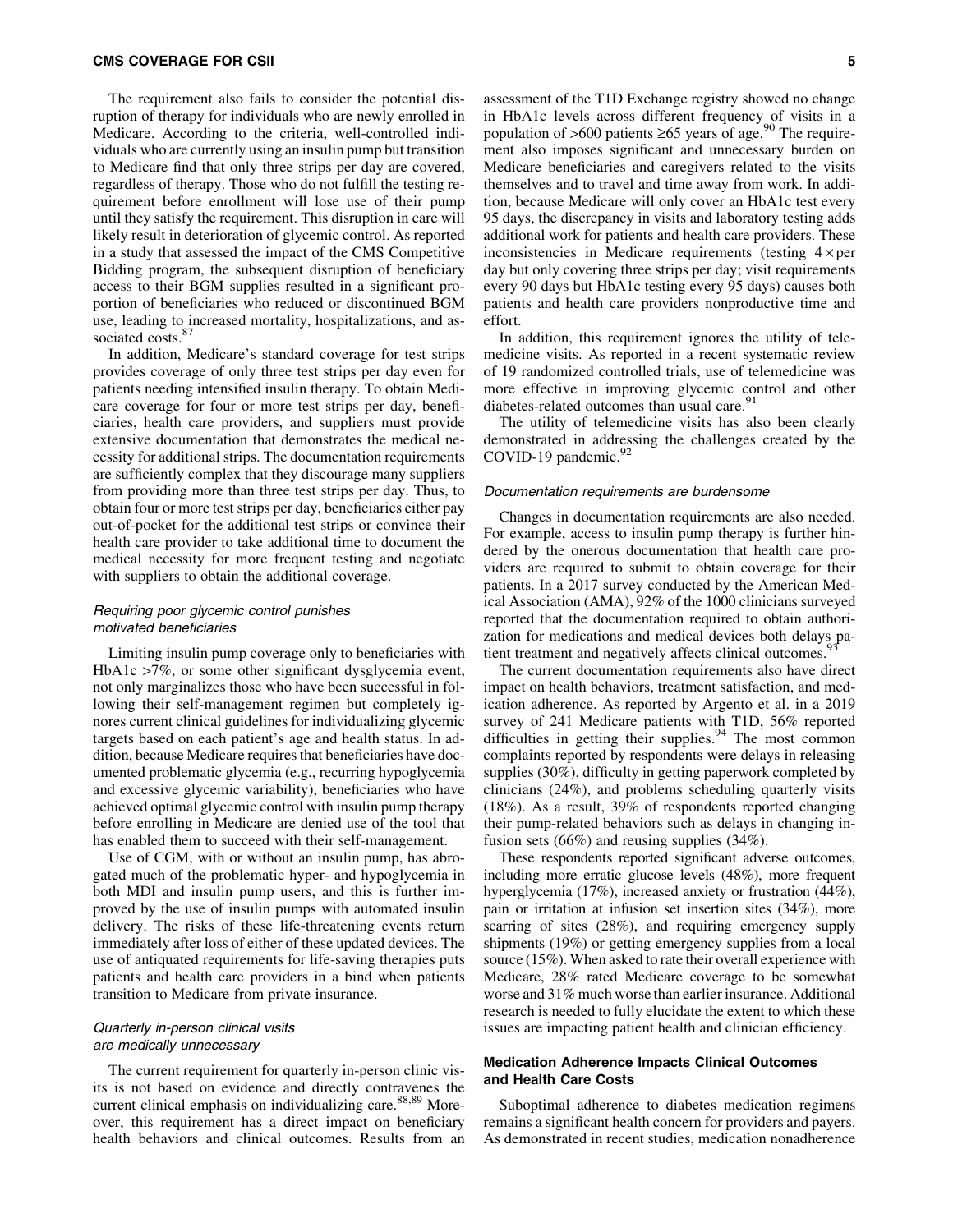leads to poor outcomes,  $95,96$  which can increase health care service utilization and overall health care costs. $97-99$  Cutler et al. estimated that the total cost attributable to nonadherence in diabetes in the United States was >\$5 billion, with an average per-patient cost ranging from \$2741 to \$9819.<sup>100</sup> A 2012 study by Egede et al. found that individuals who are nonadherent to their diabetes medication regimens can have annual inpatient costs 41% higher compared with those who are adherent.<sup>99</sup>

Conversely, optimal medication adherence is associated with improved glycemic control and decreased health care resource utilization.101,102 In a 2016 study of 1000 T1D adults  $(≥65$  years), Boye et al. reported a significant association between higher adherence and overall decreased costs, specifically those associated with acute diabetesrelated events, and that each 1% increase in adherence was associated with an all-cause cost savings of \$65,464 over  $3$  years.<sup>102</sup>

Ensuring that individuals with T2D are satisfied with their treatment regimen is critical to improving adherence to diabetes medications, particularly in older T2D adults.<sup>103,104</sup> In a 2018 study that included 135 T2D adults (age 60 years), treatment satisfaction was associated with an increase in adherence to diabetes medications ( $\beta$  = 0.34, *P* = 0.02).<sup>104</sup> In an earlier study that assessed the effect of patient-selected intensive insulin therapy on quality of life in individuals with insulin-treated diabetes, Chantelau et al. reported higher treatment satisfaction among those who were able to choose their intensive insulin regimen (MDI or insulin pump).<sup>105</sup> Of interest, insulin pump treatment conferred greater protection against hypoglycemia.

Studies have shown that low treatment satisfaction is associated with poor medication adherence.<sup>106,107</sup> For individuals with insulin-treated diabetes, nonadherence to insulin treatment is often because of the pain and fear associated with injections.<sup>108–110</sup> As reported by Rubin et al., the prevalence of fear of injections in individuals with insulin-treated diabetes ranges from  $10\%$  to  $26\%.$ <sup>110</sup>

Because CMS considers diabetes medication adherence to be a critical component of its medication-related quality measures, as evidenced in its Part C and D Star Ratings (D10- Medication Adherence for Diabetes Medications),<sup>111</sup> it only makes sense that individuals treated with intensive insulin therapy have the option to choose the insulin delivery method that meets their individual needs and preferences. Providing individuals with options for treatment is an essential component of person-centered care.

One remedy for mitigating the issues and obstacles discussed here would be to simplify the eligibility criteria, requiring that only one of two conditions be met (Table 2). The precedence for reliance on clinical judgment was set by CMS in its waiver document issued during the COVID-19

Table 2. Proposed Eligibility Criteria for Insulin Pump Coverage

|                             | Patients already treated with insulin pump therapy<br>before Medicare enrollment |
|-----------------------------|----------------------------------------------------------------------------------|
|                             | OR                                                                               |
| $\mathcal{D}_{\mathcal{L}}$ | Patients with any type of diabetes who require                                   |
|                             | intensive insulin therapy based on the clinical                                  |
|                             | judgment of a licensed health care provider                                      |

pandemic regarding medical necessity for CGM coverage.<sup>112</sup> All current criteria, including testing for C-peptide and beta cell antibodies, history of glucose monitoring, frequency of insulin adjustments based on glucose data, prior injection therapy, and in-person clinic visits should be eliminated.

For documentation purposes, this would only require the health care provider to check a box next to a statement that reads: ''The prescribing healthcare provider certifies that the beneficiary is willing and able to consistently test blood glucose using BGM or CGM prior to initiating pump therapy.'' This certification would only be required at the time when insulin pump therapy is initiated. It would not be needed for ongoing provision of insulin pump supplies or in cases when a beneficiary was already treated with insulin pump therapy before Medicare enrollment.

The proposed criteria would significantly reduce the administrative burden of obtaining coverage and eliminate current requirements that are unduly restrictive and medically unfounded. In addition, the frequency of visits, either in-person or using telemedicine visits should be reduced from every 3 months to every 6 months, which aligns with the frequency used by most health care providers with their CGM patients. Finally, coverage for test strips should be increased to five strips per day for MDI users and one strip per day for those using CGM.

#### **Conclusions**

Given the importance of health behaviors and medication adherence in daily diabetes self-management, it is incumbent upon health care providers and payers to identify and remove barriers that impede access to proven tools and technologies that enable individuals with diabetes to achieve and maintain optimal glycemic control. As underscored in this article, many of the current Medicare coverage criteria create significant barriers to beneficiaries who could benefit from insulin pump therapy. Significant changes in these criteria are needed.

First, the requirement for laboratory assessments of C-peptide and beta cell autoantibody levels should be eliminated. Well-designed studies that have shown no correlation between success of insulin pump use and C-peptide/beta cell autoantibody levels further support this position.35,56,72,73

Second, although frequent glucose testing (BGM or CGM) is necessary for initiating and continuing use of insulin pump therapy, an individual's history of testing frequency before insulin pump initiation should not be a requirement for coverage eligibility. Allowing beneficiaries to choose their insulin-delivery method, in collaboration with their health care provider, is critical to supporting treatment satisfaction, a major driver of treatment adherence and subsequent outcomes.<sup>103–110</sup> The added safety of insulin pumps with predictive low glucose suspend or automated insulin delivery used in conjunction with CGM should be a strong consideration for insulin pump use by Medicare beneficiaries. Patient choice matters.

Third, the quarterly clinic visit requirement has no scientific basis and should be eliminated. Instead, it should be up to the health care provider's clinical judgment to determine when and how often the beneficiary should be seen. Moreover, patients who are unable to regularly attend their quarterly visits face delays in receiving their supplies on time. The third-party suppliers will not release supplies if there is no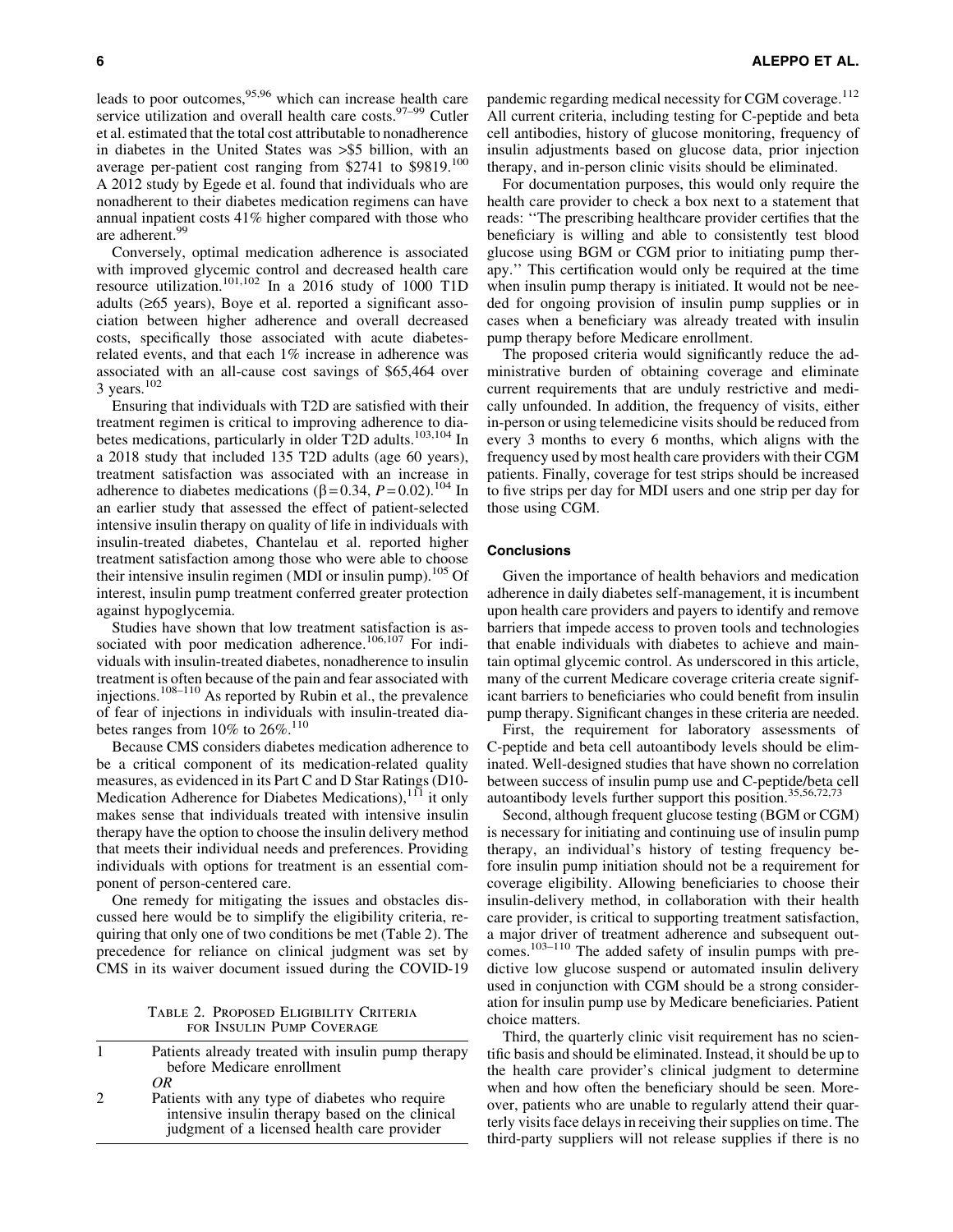chart note and HbA1c every 3 months, which causes further burden to the patient, their health care provider, and the clinic office that needs to provide these notes. Eliminating this requirement would be entirely consistent with the newly announced CMS proposal to lift unnecessary regulations and ease burden on patients and providers.<sup>113</sup>

Changes in documentation requirements are also needed. Access to insulin pump therapy is hindered by the onerous documentation that health care providers are required to submit to obtain coverage for their patients.<sup>93</sup> The current documentation requirements also have direct impact on health behaviors, treatment satisfaction, and treatment adherence.<sup>94</sup>

According to the most recent CMS data,  $\sim 67\%$  of the insulin-treated Medicare beneficiaries who are currently treated with or will eventually transition to intensive insulin therapy are denied access to insulin pump therapy because of eligibility criteria that are medically unfounded.<sup>87</sup> From our perspective, insulin pump therapy should be made available to all beneficiaries who would benefit from this technology, are motivated to achieve optimal glycemic control, and have the ability to safely and effectively use their insulin pump for daily diabetes self-management.

#### Authors' Contributions

G.A., R.J.G., C.G.P., and J.B.M. wrote the article. A.L.C., D.F.K., C.J.L., G.E.U., and G.P.F. provided input on the draft. All authors reviewed the final draft and approved its submission.

#### Author Disclosure Statement

G.A. has received research support from AstraZeneca, Dexcom, Eli Lilly, Insulet, Novo Nordisk, and is a consultant for Dexcom and Insulet. C.G.P. has received consulting fees from Abbott Diabetes Care, CeQur SA, Dexcom, Inc., Onduo, Roche Diabetes Care, and Novo Nordisk. A.L.C. has received research support from UnitedHealthcare, Abbott, Dexcom, Eli Lilly, Insulet, Medtronic, Novo Nordisk, and Sanofi, and is a consultant for Medtronic and Insulet, with all financial support going to his institution. In addition, A.L.C. has a patent, Treatment of Hypoglycemia Unawareness with Intranasal Insulin, pending to HealthPartners Institute. D.F.K. has served on advisory boards and/or speaker bureaus for Dexcom and Abbott Diabetes Care, and her institution has received research support from Dexcom. R.J.G. has received unrestricted research support to Emory for investigatorinitiated studies from Novo Nordisk and Dexcom, Inc., and consulting fees from Abbott Diabetes Care, Sanofi, Novo Nordisk, Eli Lilly, BI, and Valeritas. R.J.G. is partially supported by research grants from NIH/NIDDK P30DK11102 and 1K23DK123384-01. C.J.L. reports research support from Abbott Diabetes, Dexcom, Insulet, Tandem Diabetes Care, and Senseonics paid to her institution, nonfinancial device support from Dexcom, Tandem Diabetes Care, and Abbott Diabetes, service as a consultant for Sanofi, Eli Lilly and Dexcom, and Novo Nordisk outside the submitted work. G.E.U. is partly supported by research grants from the NIH/ NATS UL1 TR002378 and 1P30DK111024-05, and P30DK111024-05S and has received unrestricted research support (to Emory University) from AstraZeneca, Novo Nordisk, and Dexcom. G.P.F. conducts research sponsored by Medtronic, Dexcom, Abbott, Tandem, Insulet, Beta Bionics, and Lilly. G.P.F. has been a consultant/speaker/advisory board member for Medtronic, Dexcom, Tandem, Insulet, Beta Bionics and Lilly. J.B.M. reports consulting fees from Bayer, Boehringer Ingelheim, Lilly, Metavant and Salix as well as research funding grants from Dexcom, Medtronic and Novo Nordisk.

#### Funding Information

Dexcom, Inc., and Tandem Diabetes Care provided funding for editorial assistance in developing this article.

#### References

- 1. American Diabetes Association: Economic costs of diabetes in the U.S. in 2017. Diabetes Care 2018;41:917–928.
- 2. O'Connell JM, Manson SM: Understanding the economic costs of diabetes and prediabetes and what we may learn about reducing the health and economic burden of these conditions. Diabetes Care 2019;42:1609–1611.
- 3. Centers for Disease Control and Prevention (CDC): National Diabetes Statistics Report, 2020: Estimates of diabetes and Its Burden in the United States. [https://www.cdc](https://www.cdc.gov/diabetes/pdfs/data/statistics/national-diabetes-statistics-report.pdf) [.gov/diabetes/pdfs/data/statistics/national-diabetes-statistics](https://www.cdc.gov/diabetes/pdfs/data/statistics/national-diabetes-statistics-report.pdf)[report.pdf](https://www.cdc.gov/diabetes/pdfs/data/statistics/national-diabetes-statistics-report.pdf) (accessed February 29, 2020).
- 4. Centers for Disease Control and Prevention: Diabetes prevalence and incidence among Medicare beneficiaries— United States, 2001–2015. [https://www.cdc.gov/mmwr/](https://www.cdc.gov/mmwr/volumes/68/wr/mm6843a2.htm) [volumes/68/wr/mm6843a2.htm](https://www.cdc.gov/mmwr/volumes/68/wr/mm6843a2.htm) (accessed February 26, 2021).
- 5. Weinstock RS, DuBose SN, Bergenstal RM, et al.: Risk factors associated with severe hypoglycemia in older adults with type 1 diabetes. Diabetes Care 2016;39;603–610.
- 6. Bremer JP, Jauch-Chara K, Hallschmid M, et al.: Hypoglycemia unawareness in older compared with middleaged patients with type 2 diabetes. Diabetes Care 2009;32: 1513–1517.
- 7. Punthakee Z, Miller ME, Launer LJ, et al.: Poor cognitive function and risk of severe hypoglycemia in type 2 diabetes: post hoc epidemiologic analysis of the ACCORD trial. Diabetes Care 2012;35:787–793.
- 8. Giorda CB, Ozzello A, Gentile S, et al.: Incidence and risk factors for severe and symptomatic hypoglycemia in type 1 diabetes. Results of the HYPOS-1 study. Acta Diabetol 2015;52:845–853.
- 9. Cariou B, Fontaine P, Eschwege E, et al.: Frequency and predictors of confirmed hypoglycaemia in type 1 and insulin-treated type 2 diabetes mellitus patients in a reallife setting: results from the DIALOG study. Diabetes Metab 2015;41:116–125.
- 10. Seaquist ER, Anderson J, Childs B, et al.: Hypoglycemia and diabetes: a report of a workgroup of the American Diabetes Association and the Endocrine Society. Diabetes Care 2013;36:1384–1395.
- 11. Gehlaut RR, Dogbey GY, Schwartz FL, et al.: Hypoglycemia in type 2 diabetes – more common than you think: a continuous glucose monitoring study. J Diabetes Sci Technol 2015;9:999–1005.
- 12. Munshi MN, Segal AR, Suhl E, et al.: Frequent hypoglycemia among elderly patients with poor glycemic control. Arch Intern Med 2011;171:362–364.
- 13. Hollander PA, Kiljanski J, Spaepen E, Harris CJ: Risk of clinically relevant hypoglycaemia in patients with type 2 diabetes self-titrating insulin glargine U-100. Diabetes Obes Metab 2019;21:2413–2421.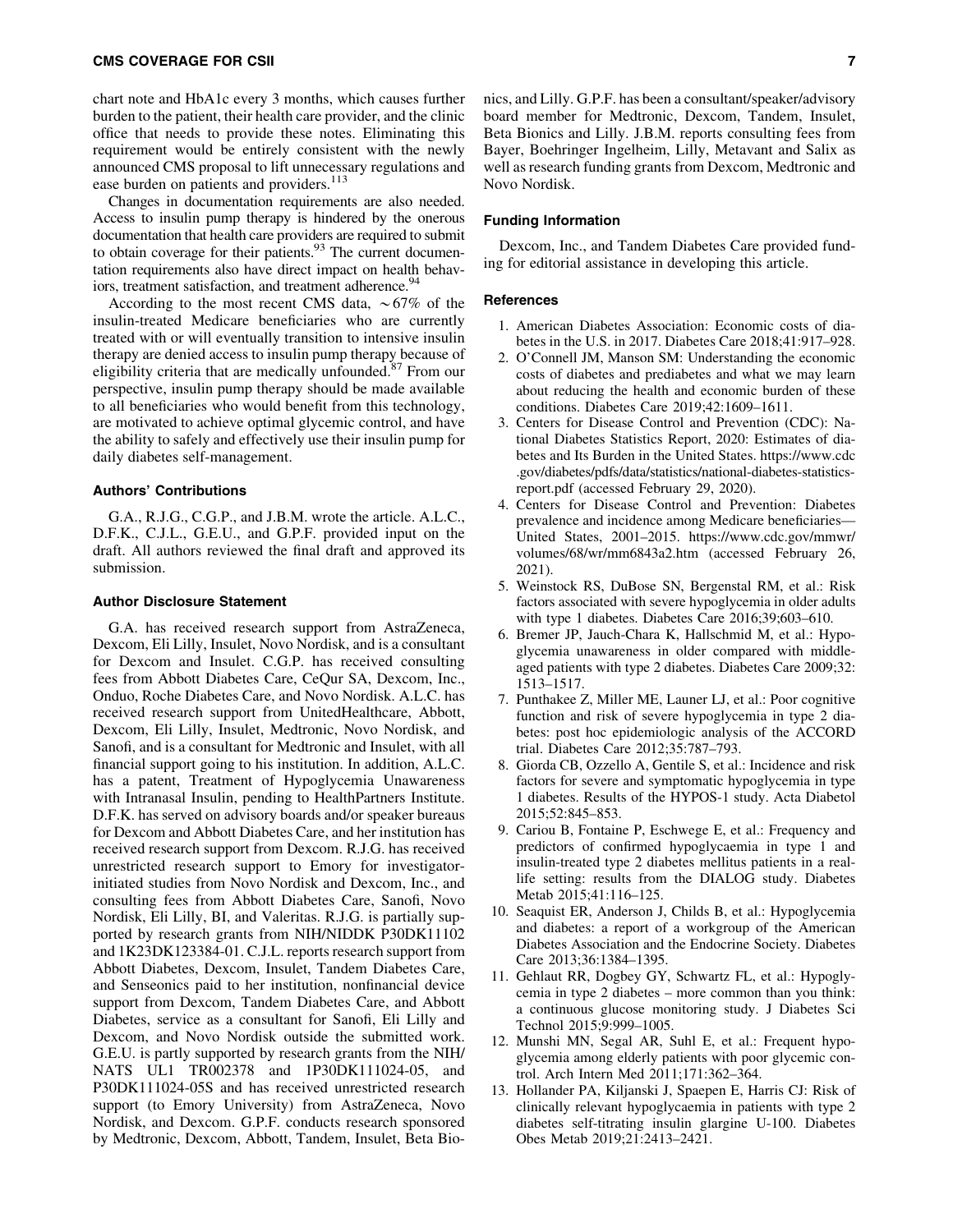- 14. Lipska KJ, Ross JS, Wang Y, et al.: National trends in us hospital admissions for hyperglycemia and hypoglycemia among Medicare beneficiaries, 1999 to 2011. JAMA Intern Med 2014;174:1116–1124.
- 15. Goyal R, Sura S, Mehta H: Direct medical costs of hypoglycemia hospitalizations in the United States. Value in Health 2017;20(9):ABSTRACT. [https://doi.org/10.1016/j](https://doi.org/10.1016/j.jval.2017.08.562) [.jval.2017.08.562](https://doi.org/10.1016/j.jval.2017.08.562).
- 16. Official Data Foundation: Historical pricing for medical care since 2013. [https://www.in2013dollars.com/Medical](https://www.in2013dollars.com/Medical-care/price-inflation/2013)[care/price-inflation/2013](https://www.in2013dollars.com/Medical-care/price-inflation/2013) (accessed March 20, 2020).
- 17. Kovatchev B. Glycemic Variability: Risk factors, assessment, and control. J Diabetes Sci Technol 2019;13:627–635.
- 18. Rama Chandran S, Tay WL, Lye WK, et al.: Beyond HbA1c: comparing glycemic variability and glycemic indices in predicting hypoglycemia in type 1 and type 2 diabetes. Diabetes Technol Ther 2018;20:353–362.
- 19. Su G, Mi SH, Tao H, et al.: Impact of admission glycemic variability, glucose, and glycosylated hemoglobin on major adverse cardiac events after acute myocardial infarction. Diabetes Care 2013;36:1026–1032.
- 20. Diabetes Control and Complications Trial Research Group: The effect of intensive treatment of diabetes on the development and progression of long-term complications of insulin-dependent diabetes mellitus. N Engl J Med 1993;329, 977–986
- 21. Nathan DM, Cleary PA, Backlund JY, et al.; Diabetes Control and Complications Trial/Epidemiology of Diabetes Interventions and Complications (DCCT/EDIC) Study Research Group: Intensive diabetes treatment and cardiovascular disease in patients with type 1 diabetes. N Engl J Med 2005;353:2643–2653.
- 22. UK Prospective Diabetes Study (UKPDS) Group: Intensive blood-glucose control with sulphonlylureas or insulin compared with conventional treatment and risk of complications in patients with type 2 diabetes (UKPDS 33). Lancet 1998;352:837–853.
- 23. Holman RR, Paul SK, Bethel A, et al.: 10-year follow-up of intensive glucose control in type 2 diabetes. N Engl J Med 2008;359:1577–1589.
- 24. Weisman A, Bai J-W, Marina Cardinez M, et al.: Effect of artificial pancreas systems on glycaemic control in patients with type 1 diabetes: a systematic review and meta-analysis of outpatient randomised controlled trials. Lancet Diabetes Endocrinol 2017;5:501–512.
- 25. Beck RW, Riddlesworth TD, Ruedy K, et al.: Effect of initiating use of an insulin pump in adults with type 1 diabetes using multiple daily insulin injections and continuous glucose monitoring (DIAMOND): a multicentre, randomised controlled trial. Lancet Diabetes Endocrinol 2017;5:700–708.
- 26. Slover RH, Welsh JB, Criego A, et al.: Effectiveness of sensor-augmented pump therapy in children and adolescents with type 1 diabetes in the STAR 3 study. Pediatr Diabetes 2012;13:6–11.
- 27. Šoupal J, Petruželková L, Grunberger G, et al.: Glycemic outcomes in adults with T1D are impacted more by continuous glucose monitoring than by insulin delivery method: 3 years of follow-up from the COMISAIR study. Diabetes Care 2020; 43:37–43.
- 28. Brown SA, Kovatchev BP, Raghinaru D, et al.; iDCL Trial Research Group. Six-month randomized, multicenter trial of closed-loop control in type 1 diabetes. N Engl J Med 2019;381:1707–1717.
- 29. Bergenstal RM, Klonoff DC, Garg SK, et al.: Thresholdbased insulin-pump interruption for reduction of hypoglycemia. N Engl J Med 2013;18;369:224–232.
- 30. Feig DS, Corcoy R, Donovan LE, et al.: Pumps or multiple daily injections in pregnancy involving type 1 diabetes: a prespecified analysis of the CONCEPTT randomized trial. Diabetes Care 2018;41:2471–2479.
- 31. Feig DS, Donovan LE, Corcoy R, et al.: Continuous glucose monitoring in pregnant women with type 1 diabetes (CONCEPTT): a multicentre international randomised controlled trial. Lancet 2017;390:2347–2359.
- 32. Battelino T, Conget I, Olsen B, et al.: The use and efficacy of continuous glucose monitoring in type 1 diabetes treated with insulin pump therapy: a randomised controlled trial. Diabetologia 2012;55:3155–3162.
- 33. Singh P, Pandey D, Trivedi N: Insulin pump in difficult to control type 2 diabetes: a single center, five years' experience. Cureus 2018;10:e3240.
- 34. Aronson R, Reznik Y, Conget I, et al.: Sustained efficacy of insulin pump therapy compared with multiple daily injections in type 2 diabetes: 12-month data from the OpT2mise randomized trial. Diabetes Obes Metab 2016;18:500–507.
- 35. Reznik Y, Cohen O, Aronson R, et al.: Insulin pump treatment compared with multiple daily injections for treatment of type 2 diabetes (OpT2mise): a randomised open-label controlled trial. Lancet 2014;384:1265–1272.
- 36. Edelman SV, Bode BW, Bailey TS, et al.: Insulin pump therapy in patients with type 2 diabetes safely improved glycemic control using a simple insulin dosing regimen. Diabetes Technol Ther 2010;12:627–633.
- 37. Layne JE, Parkin CG, Zisser H: Efficacy of a tubeless patch pump in patients with type 2 diabetes previously treated with multiple daily injections. J Diabetes Sci Technol 2017;11:178–179.
- 38. Berthe E, Lireux B, Coffin C, et al.: Effectiveness of intensive insulin therapy by multiple daily injections and continuous subcutaneous infusion: a comparison study in type 2 diabetes with conventional insulin regimen failure. Horm Metab Res 2007;39:224–229.
- 39. Wainstein J, Metzger M, Boaz M, et al.: Insulin pump therapy vs. multiple daily injections in obese Type 2 diabetic patients. Diabet Med 2005;22:1037–1046.
- 40. Kesavadev J, Balakrishnan S, Ahammed S, Jothydev S: Reduction of glycosylated haemoglobin following 6 months of continuous subcutaneous insulin infusion in an Indian population with T2D. Diabetes Technol Ther 2009;11: 517–521.
- 41. Conget I, Castaneda J, Petrovski G, et al.: The impact of insulin pump therapy on glycemic profiles in patients with type 2 diabetes: data from the OpT2mise study. Diabetes Technol Ther 2016;18:22–28.
- 42. Cohen O, Korner A, Chlup R, et al.: Improved glycemic control through continuous glucose sensor-augmented insulin pump therapy: prospective results from a community and academic practice patient registry. J Diabetes Sci Technol 2009;3:804–811.
- 43. Chlup R, Runzis S, Castaneda J, et al.: Complex assessment of metabolic effectiveness of insulin pump therapy in patients with type 2 diabetes beyond HbA1c reduction. Diabetes Technol Ther 2018;20:153–159.
- 44. Carlson AL, Huyett LM, Jantz J, et al.: Improved glycemic control in 3,592 adults with type 2 diabetes mellitus initiating a tubeless insulin management system. Diabetes Res Clin Pract 2021;174:108735.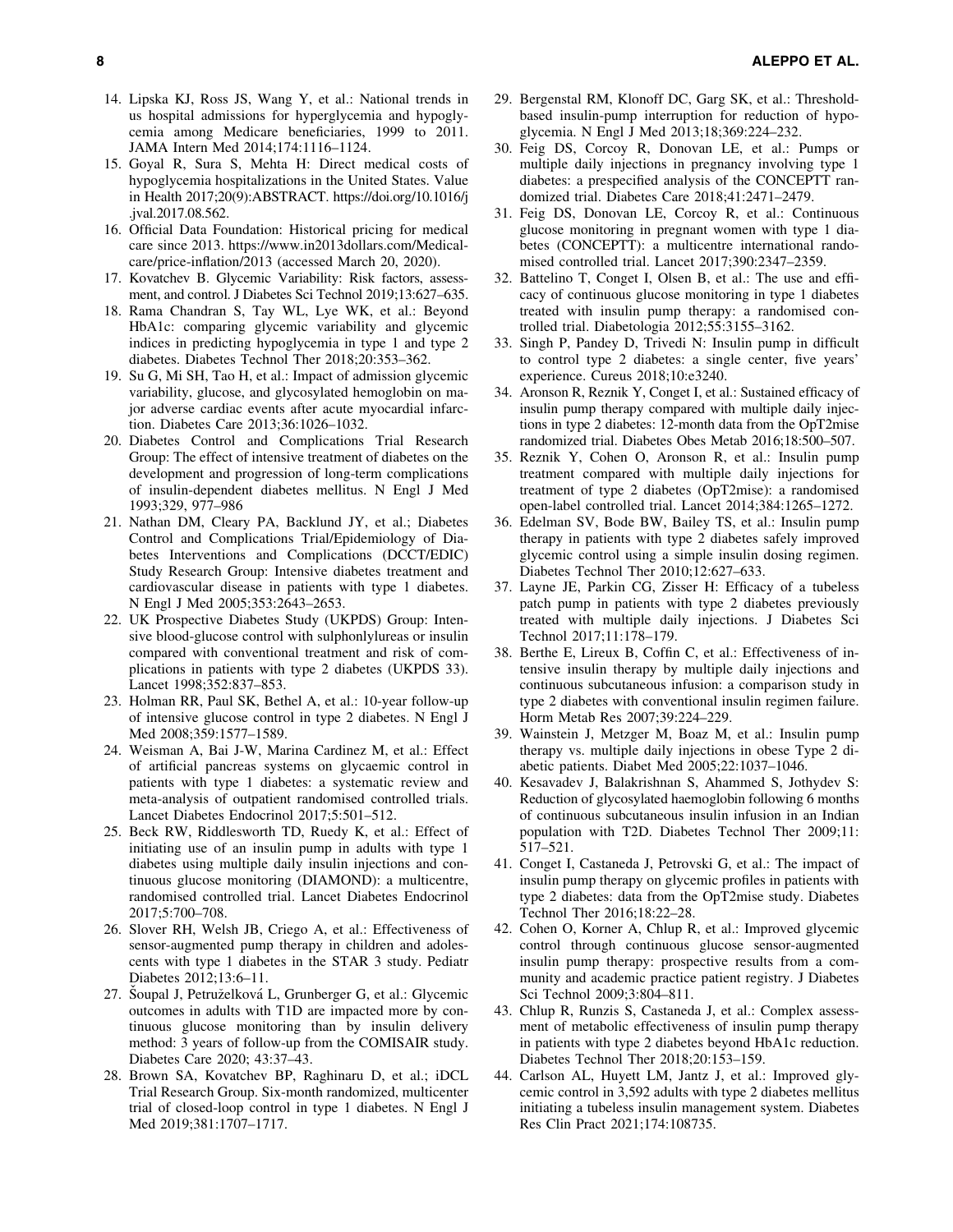- 45. Blevins T, Lane W, Rodbard D, et al.: Glucose variability and time in range in type 2 diabetes treated with U-500r by pump or injection: CGM findings from the VIVID Study. Diabetes Technol Ther 2021;23:51–58.
- 46. Yeoh E, Beato-Vibora P, Rogers H, et al.: Efficacy of insulin pump therapy in elderly patients. Diabetes Technol Ther 2015;17:364–365.
- 47. Qu Y, Jacober SJ, Zhang Q, et al.: Rate of hypoglycemia in insulin-treated patients with type 2 diabetes can be predicted from glycemic variability data. Diabetes Technol Ther 2012;14:1008–1012.
- 48. Zhao MJY, Prentice JC, Mohr DC, Conlin PR: Association between hemoglobin A1c variability and hypoglycemiarelated hospitalizations in veterans with diabetes mellitus. BMJ Open Diabetes Res Care 2021;9:e001797.
- 49. Forlenza GP, Li Z, Buckingham BA, et al.: Predictive low-glucose suspend reduces hypoglycemia in adults, adolescents, and children with type 1 diabetes in an athome randomized crossover study: results of the PRO-LOG trial. Diabetes Care 2018;41:2155–2161.
- 50. Breton MDS, Kovatchev BP: One year real-world use of the Control-IQ advanced hybrid closed-loop technology. Diabetes Technol Ther 2021. [Epub ahead of print]; DOI: 10.1089/dia.2021.0097.
- 51. Carlson AL, Bode BW, Brazg, et al.: 97-LB: Safety and glycemic outcomes of the MiniMed advanced hybrid closed-loop (AHCL) system in subjects with T1D. Diabetes 2020;69 (Suppl 1) 97-LB; DOI: 10.2337/db20-97- LB.
- 52. Forlenza GP, Buckingham BA, Brown SA, et al.: First Outpatient Evaluation of a Tubeless Automated Insulin Delivery System with Customizable Glucose Targets in Children and Adults with Type 1 Diabetes. Diabetes Technol Ther 2021;23(6):410–424. [http://doi.org/10.1089/](http://doi.org/10.1089/dia.2020.0546) [dia.2020.0546](http://doi.org/10.1089/dia.2020.0546)
- 53. LoopDocs.<https://loopkit.github.io/loopdocs/system> (accessed April 30, 2021).
- 54. Centers for Medicare & Medicaid Services: CMS.gov. National Coverage Determination (NCD) for Infusion PUMPs (280.14). [https://www.cms.gov/medicare-cover](https://www.cms.gov/medicare-coverage-database/details/ncd-details.aspx?NCDId=223&ncdver=2&NCAId=40&NcaName=Insulin+Infusion+Pump&CoverageSelection=National&KeyWord=insulin+pump&KeyWordLookUp=Title&KeyWordSearchType=And&bc=gAAAABAACAAAAA%3D%3D&) [age-database/details/ncd-details.aspx?NCDId=223&ncdver=](https://www.cms.gov/medicare-coverage-database/details/ncd-details.aspx?NCDId=223&ncdver=2&NCAId=40&NcaName=Insulin+Infusion+Pump&CoverageSelection=National&KeyWord=insulin+pump&KeyWordLookUp=Title&KeyWordSearchType=And&bc=gAAAABAACAAAAA%3D%3D&) [2&NCAId=40&NcaName=Insulin](https://www.cms.gov/medicare-coverage-database/details/ncd-details.aspx?NCDId=223&ncdver=2&NCAId=40&NcaName=Insulin+Infusion+Pump&CoverageSelection=National&KeyWord=insulin+pump&KeyWordLookUp=Title&KeyWordSearchType=And&bc=gAAAABAACAAAAA%3D%3D&)+Infusion+Pump&Cov [erageSelection=National&KeyWord=insulin](https://www.cms.gov/medicare-coverage-database/details/ncd-details.aspx?NCDId=223&ncdver=2&NCAId=40&NcaName=Insulin+Infusion+Pump&CoverageSelection=National&KeyWord=insulin+pump&KeyWordLookUp=Title&KeyWordSearchType=And&bc=gAAAABAACAAAAA%3D%3D&)+pump&Key [WordLookUp=Title&KeyWordSearchType=And&bc=gAA](https://www.cms.gov/medicare-coverage-database/details/ncd-details.aspx?NCDId=223&ncdver=2&NCAId=40&NcaName=Insulin+Infusion+Pump&CoverageSelection=National&KeyWord=insulin+pump&KeyWordLookUp=Title&KeyWordSearchType=And&bc=gAAAABAACAAAAA%3D%3D&) [AABAACAAAAA%3D%3D&](https://www.cms.gov/medicare-coverage-database/details/ncd-details.aspx?NCDId=223&ncdver=2&NCAId=40&NcaName=Insulin+Infusion+Pump&CoverageSelection=National&KeyWord=insulin+pump&KeyWordLookUp=Title&KeyWordSearchType=And&bc=gAAAABAACAAAAA%3D%3D&) (accessed April 10, 2021).
- 55. Centers for Medicare & Medicaid Services: CMS.gov. Decision Memo for Insulin Pump: C-Peptide Levels as a Criterion for Use (CAG-00092R). [https://www.cms.gov/](https://www.cms.gov/medicare-coverage-database/details/nca-decision-memo.aspx?NCAId=109&) [medicare-coverage-database/details/nca-decision-memo](https://www.cms.gov/medicare-coverage-database/details/nca-decision-memo.aspx?NCAId=109&) [.aspx?NCAId=109&](https://www.cms.gov/medicare-coverage-database/details/nca-decision-memo.aspx?NCAId=109&) (accessed April 10, 2021).
- 56. Gill M, Chhabra H, Shah M, et al.: C-peptide and beta-cell autoantibody testing prior to initiating continuous subcutaneous insulin infusion pump therapy did not improve utilization or medical costs among older adults with diabetes mellitus. Endocr Pract 2018;24:634–645.
- 57. Vigersky RA, Huang S, Cordero TL, et al: Improved HbA1c, total daily insulin dose, and treatment satisfaction with insulin pump therapy compared to multiple daily insulin injections in patients with type 2 diabetes irrespective of baseline c-peptide levels. Endocr Pract 2018; 24:446–452.
- 58. Lajara R, Fetchick DA, Morris TL, Nikkel C: Use of V-Go insulin delivery device in patients with suboptimally controlled diabetes mellitus: a retrospective

analysis from a large specialized diabetes system. Diabetes Ther 2015;6:531–545.

- 59. Leighton E, Sainsbury CA, Jones GC: A practical review of C-peptide testing in diabetes. Diabetes Ther 2017;8: 475–487.
- 60. Keenan HA, Sun JK, Levine J, et al.: Residual insulin production and pancreatic ß-cell turnover after 50 years of diabetes: Joslin Medalist Study. Diabetes. 2010;59:2846– 2853.
- 61. Wang L, Lovejoy NF, Faustman DL: Persistence of prolonged c-peptide production in type 1 diabetes as measured with an ultrasensitive c-peptide assay. Diabetes Care 2012;35:465–470.
- 62. Greenbaum CJ, Beam CA, Boulware D, et al.: Fall in c-peptide during first 2 years from diagnosis: evidence of at least two distinct phases from composite type 1 diabetes TrialNet Data. Diabetes 2012;61:2066–2073.
- 63. Lachin JM, McGee P, Palmer JP for the DCCT/EDIC Research Group: Impact of c-peptide preservation on metabolic and clinical outcomes in the Diabetes Control and Complications Trial. Diabetes. 2014;63:739–748.
- 64. Khan HA, Sobki SH, Ekhzaimy A, et al.: Biomarker potential of C-peptide for screening of insulin resistance in diabetic and non-diabetic individuals. Saudi J Biol Sci 2018;25:1729–1732.
- 65. Min J-Y, Min K-B: Serum C-peptide levels and risk of death among adults without diabetes mellitus. CMAJ 2013;185:E402–E408.
- 66. de León AC, García JGO, Rodríguez IM, et al.: C-peptide as a risk factor of coronary artery disease in the general population. Diab Vasc Dis Res 2015;12:199–207.
- 67. Patel N, Taveira TH, Choudhary G, et al.. Fasting serum C-peptide levels predict cardiovascular and overall death in nondiabetic adults. J Am Heart Assoc 2012;1:e003152.
- 68. Wondmkun YT: Obesity, insulin resistance, and type 2 diabetes: associations and therapeutic implications. Diabetes Metab Syndr Obes 2020; 13: 3611–3616
- 69. Christensen MB, Gæde P, Hommel E, et al.: Glycaemic variability and hypoglycaemia are associated with C-peptide levels in insulin-treated type 2 diabetes. Diabetes Metab 2020;46:61–65.
- 70. Gumus P, Gomez R, Vargas A, Chalew S: The relationship of insulin secretion and gad65 antibody levels at diagnosis on glycemic control in type 2 diabetes. J Pediatr Endocrinol Metab 2010;23:1025–1029.
- 71. Davies MJ, D'Alessio DA, Fradkin J, et al.: Management of hyperglycaemia in type 2 diabetes, 2018. A consensus report by the American Diabetes Association (ADA) and the European Association for the Study of Diabetes (EASD). Diabetes Care 2018;61:2461–2498.
- 72. Reznik Y, Huang S: Reductions in a1c with pump therapy in type 2 diabetes are independent of c-peptide and antiglutamic acid decarboxylase antibody concentrations. Diabetes Technol Ther 2014;16:816–818.
- 73. Vigersky RA, Huang S, Cordero TL, et al.: Improved HbA1c, total daily insulin dose, and treatment satisfaction with insulin pump therapy compared to multiple daily insulin injections in patients with type 2 diabetes irrespective of baseline C-peptide levels. Endocr Pract 2018; 24:446–452.
- 74. Guzmán G, Martínez V, Yara JD, et al.: Glycemic control and hypoglycemia in patients treated with insulin pump therapy: an observational study. J Diabetes Res 2020; 2020:1581726.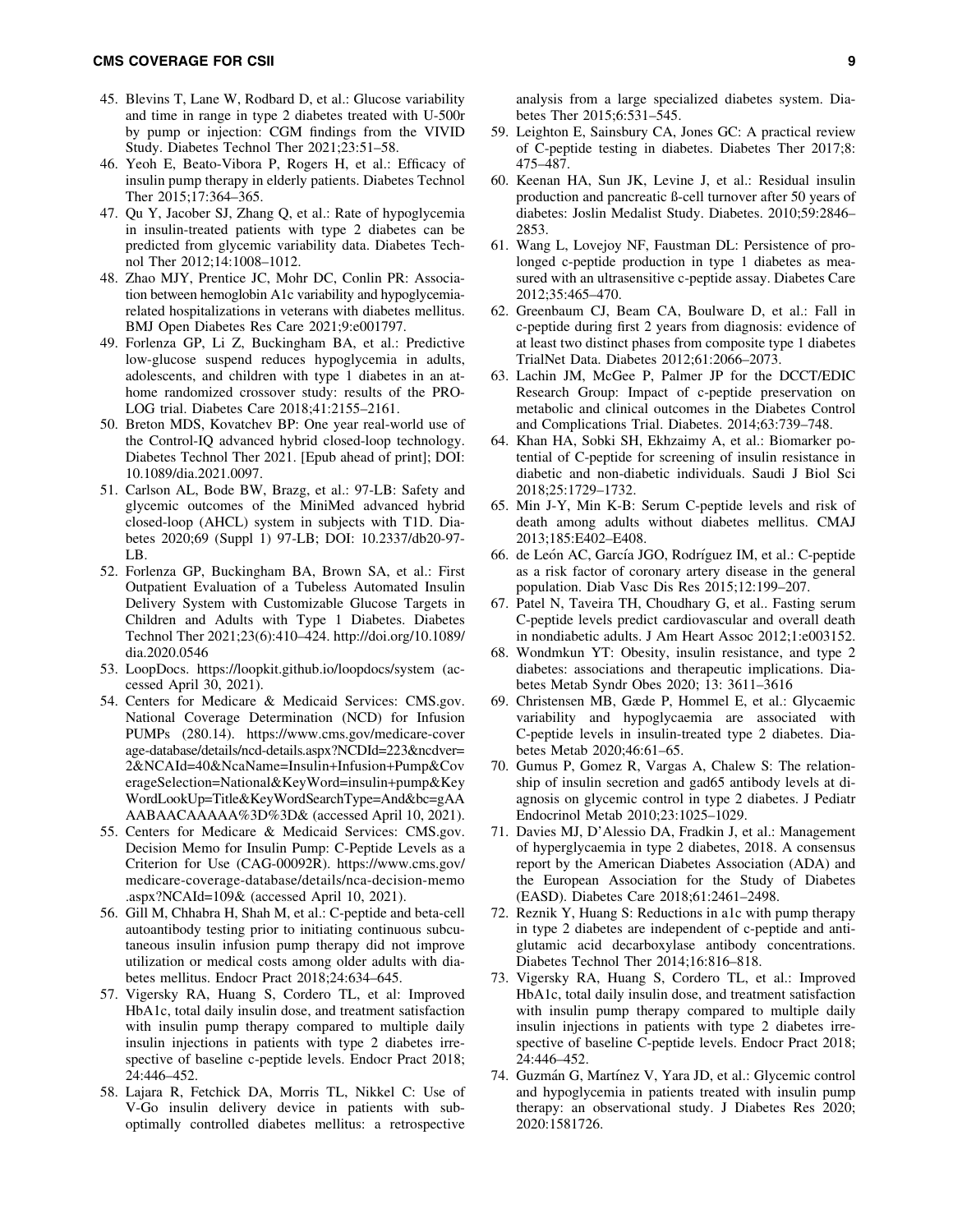- 75. Beck RW, Riddlesworth T, Ruedy K, et al.: Effect of continuous glucose monitoring on glycemic control in adults with type 1 diabetes using insulin injections: The DIAMOND randomized clinical trial. JAMA 2017; 317:371–378.
- 76. Beck RW, Riddlesworth TD, Ruedy K, et al.: Continuous glucose monitoring versus usual care in patients with type 2 diabetes receiving multiple daily insulin injections: a randomized trial. Ann Intern Med 2017;167:365–374.
- 77. Ruedy KJ, Parkin CG, Riddlesworth TD, et al.: Continuous glucose monitoring in older adults with type 1 and type 2 diabetes using multiple daily injections of insulin: results from the DIAMOND trial. J Diabetes Sci Technol 2017;11:1138–1146.
- 78. Bolinder J, Antuna R, Geelhoed-Duijvestijn P, et al.: Novel glucose-sensing technology and hypoglycemia in type 1 diabetes: a multicentre, non-masked, randomised controlled trial. Lancet 2016;388:2254–2263.
- 79. Haak T, Hanaire H, Ajjan R, et al.: Use of flash glucose sensing technology for 12 months as a replacement for blood glucose monitoring in insulin-treated type 2 diabetes. Diabetes Ther 2017;8:573–586.
- 80. Haak T, Hanaire H, Ajjan R, et al.: Flash glucose-sensing technology as a replacement for blood glucose monitoring for the management of insulin-treated type 2 diabetes: a multicenter, open-label randomized controlled trial. Diabetes Ther 2017;8:55–73.
- 81. Hanaire-Broutin H, Melki V, Bessieres-Lacombe S, et al.: The study group for the development of pump therapy in diabetes: comparison of continuous subcutaneous insulin infusion and multiple daily injection regimens using insulin lispro in type 1 diabetic patients on intensified treatment. Diabetes Care 2000;23:1232–1235.
- 82. Jennings A, Lewis K, Murdoch S, et al.: Randomized trial comparing continuous subcutaneous insulin infusion and conventional insulin therapy in type II diabetic patients poorly controlled with sulfonylureas. Diabetes Care 1991; 14:738–744.
- 83. Linn T, Mann M, Mann M, et al.: Randomized prospective study for the effect of therapy on residual beta cell function in type I diabetes mellitus. BMC Endocrine Disorders 2003;3:5.
- 84. Raskin P, Bode BW, Marks JB, et al.: Continuous subcutaneous insulin infusion and multiple daily injection therapy are equally effective in type 2 diabetes: a randomized, parallelgroup, 24-week study. Diabetes Care 2003;26:2598–2603.
- 85. Protocol for Diabetes Control and Complications Trial (DCCT): Diabetes Care Nov 1982;5:XXIX-XXX; DOI: 10.2337/diacare.5.6.XXIX.
- 86. Lecavalier L, Havrankova J, Hamet P, Chiasson J: Effects of continuous subcutaneous insulin infusion versus multiple injections on insulin receptors in insulin-dependent diabetics. Diabetes Care 1987;10:300–305.
- 87. Puckrein GA, Nunlee-Bland G, Zangeneh F, et al.: Impact of CMS competitive bidding program on medicare beneficiary safety and access to diabetes testing supplies: a retrospective, longitudinal analysis. Diabetes Care 2016;39:563–571.
- 88. American Diabetes Association: 7. Diabetes technology. Standards of medical care-2019. Diabetes Care 2019: 42 (Suppl 1): S71–S80.
- 89. Grunberger G, Abelseth J, Bailey T, et al.: Consensus statement by the American Association of Clinical Endocrinologists/American College of Endocrinology Insulin Pump management task force. Endocr Pract 2014; 20:463–489.
- 90. Argento N, Peters A: Impact of Center for Medicare Services (CMS) insulin pump policies on patients with T1D. Poster presented at: American Diabetes Association 77th Scientific Session; June 2017; San Diego, CA, 1036-P.
- 91. Wu C, Wu Z, Yang L, et al.: Evaluation of the clinical outcomes of telehealth for managing diabetes. Medicine (Baltimore). 2018;97:e12962.
- 92. Monaghesh E, Hajizadeh A: The role of telehealth during COVID-19 outbreak: a systematic review based on current evidenceBMC Public Health 2020;20:1193.
- 93. American Medical Association (AMA): 2017 AMA Prior Authorization Physician Survey. [https://www.ama-assn](https://www.ama-assn.org/sites/ama-assn.org/files/corp/media-browser/public/arc/prior-auth-2017.pdf) [.org/sites/ama-assn.org/files/corp/media-browser/public/arc/](https://www.ama-assn.org/sites/ama-assn.org/files/corp/media-browser/public/arc/prior-auth-2017.pdf) [prior-auth-2017.pdf](https://www.ama-assn.org/sites/ama-assn.org/files/corp/media-browser/public/arc/prior-auth-2017.pdf) (accessed March 1, 2021).
- 94. Argento NB, Liu J, Hughes AS, McAuliffe-Fogarty AH: Impact of medicare continuous subcutaneous insulin infusion policies in patients with type 1 diabetes. J Diabetes Sci Technol. 2020;14:257–261.
- 95. Polonsky WH, Henry RR: Poor medication adherence in type 2 diabetes: recognizing the scope of the problem and its key contributors. Patient Prefer Adherence 2016;10: 1299–1307.
- 96. Alqarni AM, Alrahbeni T, Al Qarni A, Al Qarni HM: Adherence to diabetes medication among diabetic patients in the Bisha governorate of Saudi Arabia—a crosssectional survey. Patient Prefer Adherence 2019;13: 63–71.
- 97. Iuga AO, McGuire MJ: Adherence and health care costs. Risk Manag Healthc Policy 2014;7:35–44.
- 98. Sokol MC, McGuigan KA, Verbrugge RR, Epstein RS: Impact of medication adherence on hospitalization risk and healthcare cost. Med Care 2005;43:521–530.
- 99. Egede LE, Gebregziabher M, Dismuke CE, et al.: Medication nonadherence in diabetes: Longitudinal effects on costs and potential cost savings from improvement. Diabetes Care 2012;35:2533–2539.
- 100. Cutler RC, Fernandez-Llimos F, Frommer M, et al.: Economic impact of medication non- adherence by disease groups: a systematic review. BMJ Open 2018;8: e016982.
- 101. Asche C, LaFleur J, Conner C: A review of diabetes treatment adherence and the association with clinical and economic outcomes. Clin Ther 2011;33:74–109.
- 102. Boye KS, Curtis SE, Lage MJ, Garcia-Perez LE: Associations between adherence and outcomes among older, type 2 diabetes patients: evidence from a Medicare Supplemental database. Patient Prefer Adherenc 2016;10: 1573–1581.
- 103. Hsu C, Lemon JM, Wong ES, et al.: Factors affecting medication adherence: Patient perspective from five veterans affairs facilities. BMC Health Serv Res 2014;14: 533–541.
- 104. Emechebe N, Agu N, Malm M, Zgibor JC: Examining the association between treatment satisfaction and medication adherence among patients with poorly controlled type 2 diabetes. Diabetes 2018;67 (Supplement 1):724-P.
- 105. Chantelau E, Schiffers T, Schütze J, Hansen B: Effect of patient-selected intensive insulin therapy on quality of life. Patient Educ Couns 1997;30:167–173.
- 106. Khdour MR, Awadallah HB, Al-Hamed DaH: Treatment satisfaction and quality of life among type 2 diabetes patients: a cross-sectional study in West Bank, Palestine. J Diabetes Res 2020;1–8. [Epub ahead of print]; DOI: 10.1155/2020/1834534.